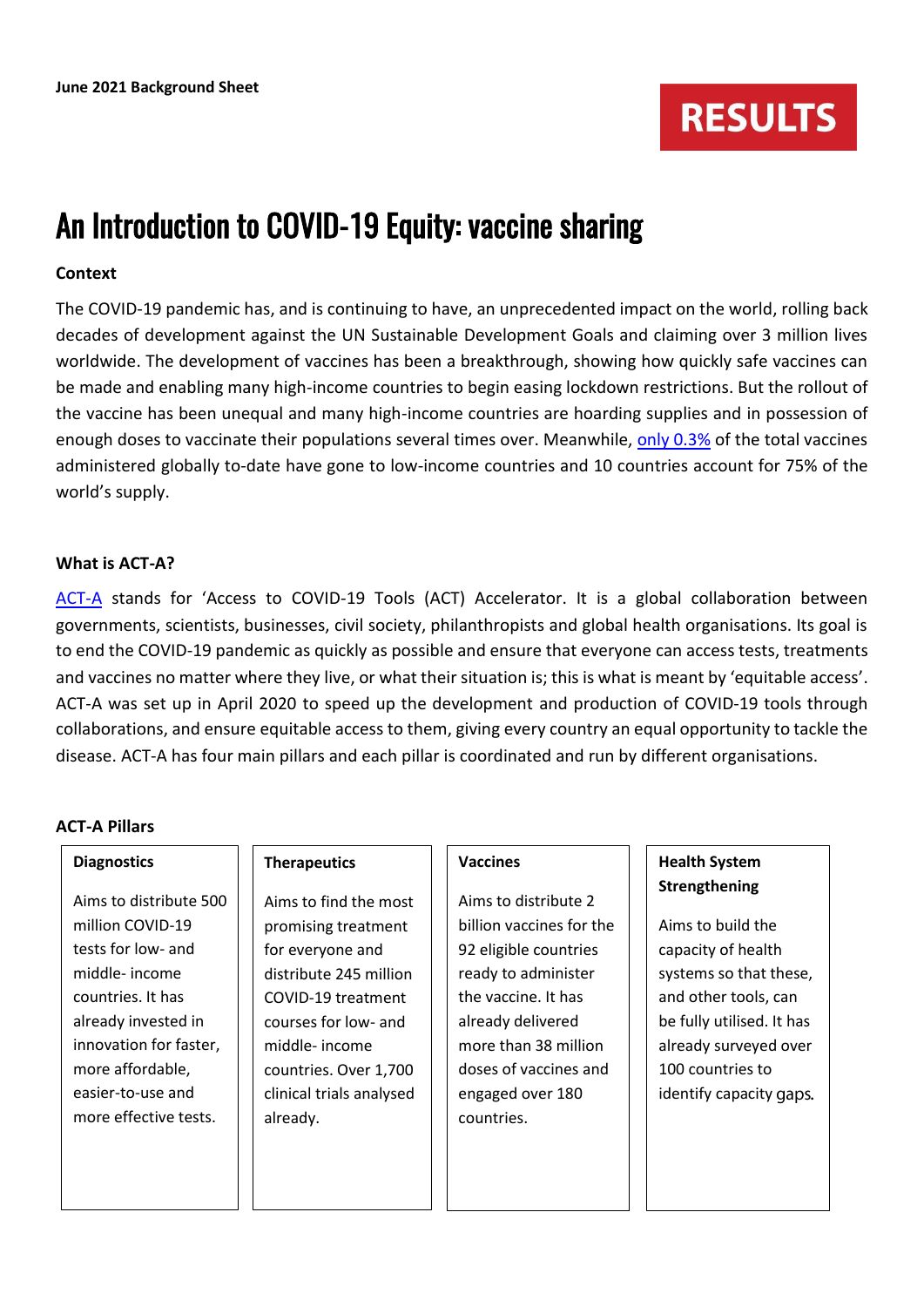#### **What is COVAX?**

COVAX is the vaccines pillar of ACT-A. Its role is to make sure that vaccines are developed as quickly as possible, manufactured safely and at the right volumes and distributed equitably to those who need it. It is co-led by CEPI, UNICEF, WHO and Gavi, the Vaccine Alliance, which is co-ordinating the 'COVAX Facility', a mechanism for pooling procurement of vaccines and distributing them fairly to the 190 participating countries, including 92 low- and middle-income countries, ensuring them access to donor-funded doses of safe and effective vaccines.

#### **Why is COVAX needed?**

Some lower income countries would simply not be able to afford to buy enough vaccines themselves, and many countries don't have deals with manufacturers. COVAX means it's easier for countries to access the vaccines they need at reasonable prices. It's job is made more challenging, however, due to lack of funding, limited production capacity and a shortfall in doses as countries like India have seen soaring domestic demand due to new variants causing deadly second and third waves of the disease.

#### **Why not donate vaccines directly from one country to another?**

Most countries that were [donating vaccines bilaterally](https://www.thinkglobalhealth.org/article/politics-vaccine-donation-and-diplomacy) – from one country directly to another – were doing so in line with their national and strategic interests, not on the basis of a country's population or immediate need. Many countries with severe COVID-19 crises have not received a single donation bilaterally and struggled to access vaccines outside of COVAX. Rather than providing relief to those most in need, bilateral donations are cementing influence for tactical donor countries.

#### **Is donating vaccines solving the problem long-term?**

Although COVAX is a much-needed mechanism in the short term, it is not a long-term solution. To sustainably fight COVID-19, lower- and lower-middle income countries need more control over their vaccine supplies, for example, by being able to manufacture vaccines themselves. The other focuses of ACT-A are vital. For example, recently [the Democratic Republic of Congo](https://www.devex.com/news/drc-to-return-1-3m-covax-vaccine-doses-before-expiry-99792) returned 1.3 million of their 1.7 million allocated COVAX doses because they couldn't administer them before their expiry. This was attributed to vaccine hesitancy and gaps in the health system. This is an example of how vaccine donations are not a stand-alone solution to tackling the pandemic, and dose sharing must accompany longer-term solutions such as investment in manufacturing capacity, public health messaging, waiving intellectual property rights for vaccines, and health systems strengthening.

#### **How is this affected by the aid cuts?**

UK aid, formally known as 'Overseas Development Assistance (ODA), has already faced huge cuts. Despite this, it [has been indicated that the UK Government](https://www.channel4.com/news/anger-as-uk-helps-poorer-countries-fight-covid-by-slashing-other-aid) intends to count COVID-19 assistance as aid. This is an embarrassment, since (a) the [aid budget has already been cut by roughly a third](https://www.results.org.uk/blog/%E2%80%9Ccallous-and-short-sighted%E2%80%9D-what-do-aid-cuts-mean-global-health-and-education) to the detriment of millions of people; (b) ACT-A is a global effort to tackling the pandemic and has benefits for the UK; and (c) other countries are not counting COVID-19 assistance to lower income countries as aid. Any dose sharing or COVID-19 related assistance should come out of a different budget and not be further squeezed an ever-shrinking aid budget.